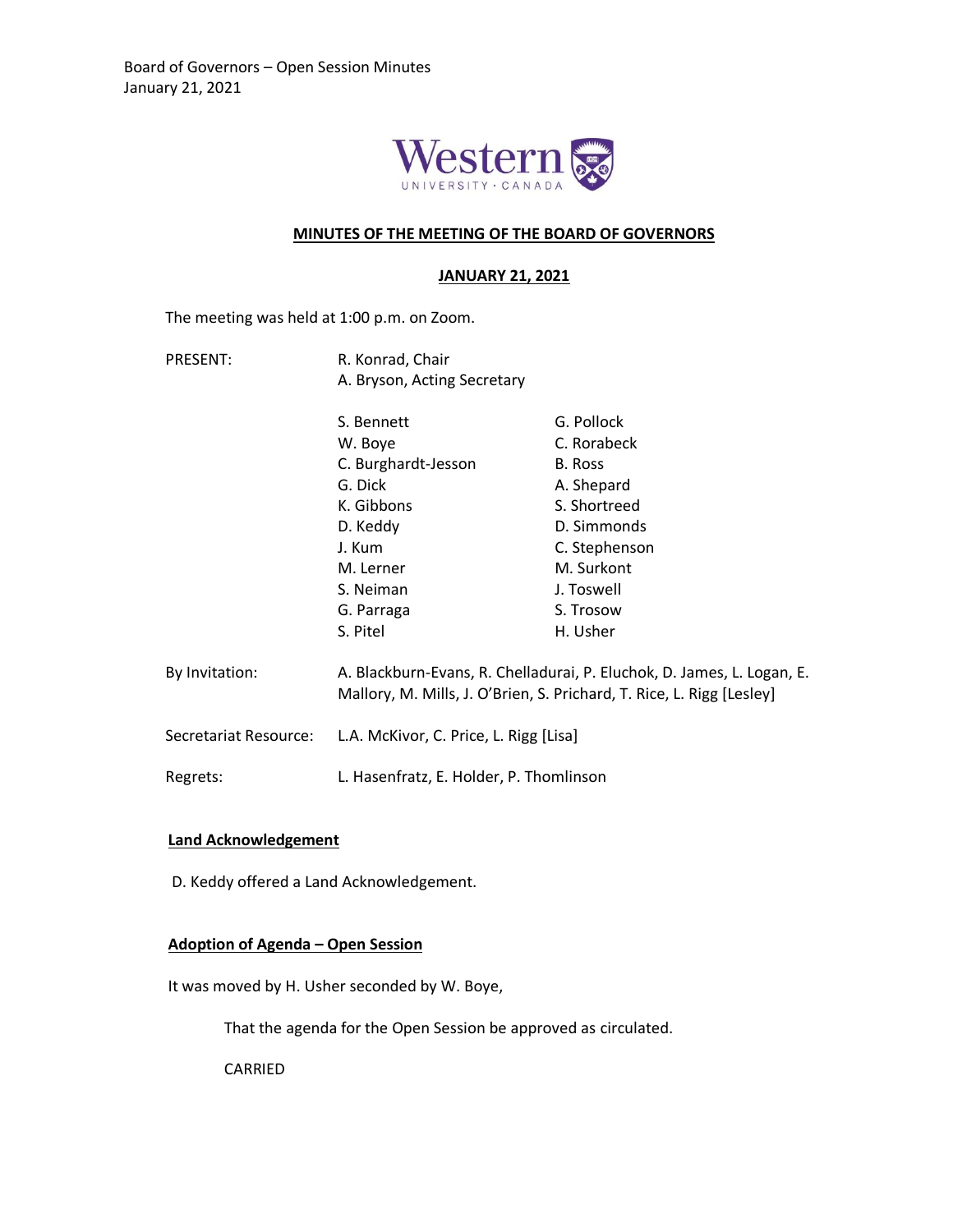## BG.21-01 **REPORT OF THE PRESIDENT**

The Report of the President, distributed with the agenda, consisted of the following topics:

- The President acknowledged the impact that the pandemic has had across campus amongst students, staff, and faculty and thanked the Western community for their continued commitment in supporting one another and the University during this challenging time
- The President reported that the communications team at Western will be drafting a campaign that will be circulated publicly in the spring, recognizing the covid-19 related research achievements that have occurred across various disciplines and faculties at the University over the last twelve months
- The University is set to return to in-person classes after the University's spring break in February. It was noted that this was delayed due to the emergency stay-at-home orders that were issued over the December holidays
- The President reported that the University has received questions from current students as to whether classes will remain in a mixed model come the Fall 2021 academic year. He stated that decisions around program delivery for the Fall 2021 will be made in late February, however it is anticipated that the University will return to in-person program delivery for the Fall term but remain virtual for the Summer 2021 term.

The President concluded his report by providing a brief report on the strategic planning process highlighting that work has continued despite the challenges arising from the COVID-19 pandemic. He reported that a website was recently published that highlights key messages and themes from the strategic planning sessions and acknowledges consultations that have been completed to date.

A Board member inquired whether the University is offering rebates to students in residence as a result of the delay to in-person learning on campus. The President reported that the University is offering rebates to any students who choose to stay at home but noted that there is an interest by most students to return to campus. As a result, the University is encouraging students to return to campus at a later date once the stay-at-home order has lifted. Exceptions are being made for individuals who must return to campus due to research or in situations where international travel is required.

A Board member asked how much flexibility the University has to accommodate a summer term should the situation with the pandemic change. The President stated that the decision to pivot to online learning was made in March of last year when the pandemic began, and despite the summer term being delivered in solely a virtual format, last year's summer term had the highest enrolment in the history of the University. He reported that there was ample time to modify program delivery for the summer term in the event that the situation with the pandemic changes, but recognized the effort required on the part of Faculty and staff to modify course delivery in a short period of time and acknowledged the potential opportunity that the University has to engage a broader group of students in a virtual format.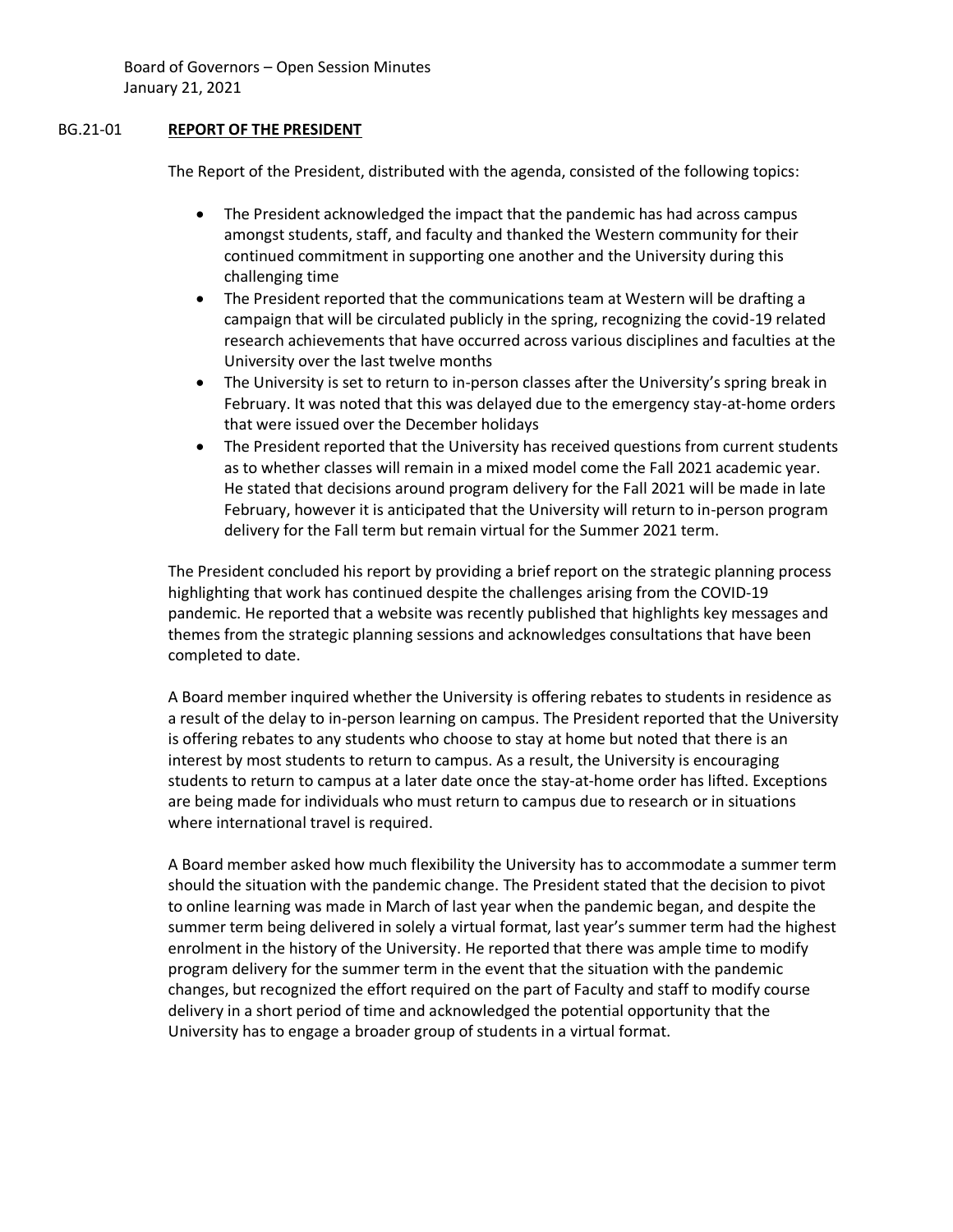### BG.21-02 **UNANIMOUS CONSENT AGENDA**

It was moved by H. Usher, seconded by W. Boye,

That the items listed in the Unanimous Consent Agenda except Items 4.2(f), 4.5(b) and 4.8(d), be approved or received for information.

CARRIED

# BG.21-03 **Minutes of the Previous Meeting**

The open session minutes of the meeting of November 19, 2020 were approved as circulated.

# BG.21-04 **Business Arising from the Minutes**

There were no items noted as business arising from the November 19, 2020 minutes.

BG.21-05 **New Scholarships, Awards, and Prizes**

The new scholarships, awards, and prizes approved by the Property and Finance Committee, on behalf of the Board of Governors, were provided for information in Item 4.2(a).

# BG.21-06 **Key Financial Indicators Report**

The Key Financial Indicators Report was provided for information in Item 4.2(b).

# BG.21-07 **Ancillary Financial Report**

The Ancillary Financial Report was provided for information in Item 4.2(c).

# BG.21-08 **Annual Report on Trademark Licensees doing Business with the Western Bookstore**

The Annual Report on Trademark Licensees doing Business with the Western Bookstore was provided for information in Item 4.2(d).

# BG.21-09 **Report of the Investment Committee**

The Report of the Investment Committee was provided for information in Item 4.2(e).

# BG.21-10 **E-Approvals of December 17, 2020**

The Special Policy & Operations Committee approved the following senior appointments on behalf of the Board of Governors:

- 1. Renewal of Dean of Faculty of Health Sciences
- 2. Extension of Acting Vice-Provost & Associate Vice-President (Indigenous Initiatives)
- 3. Appointment of Vice-Provost & Associate Vice-President (Indigenous Initiatives)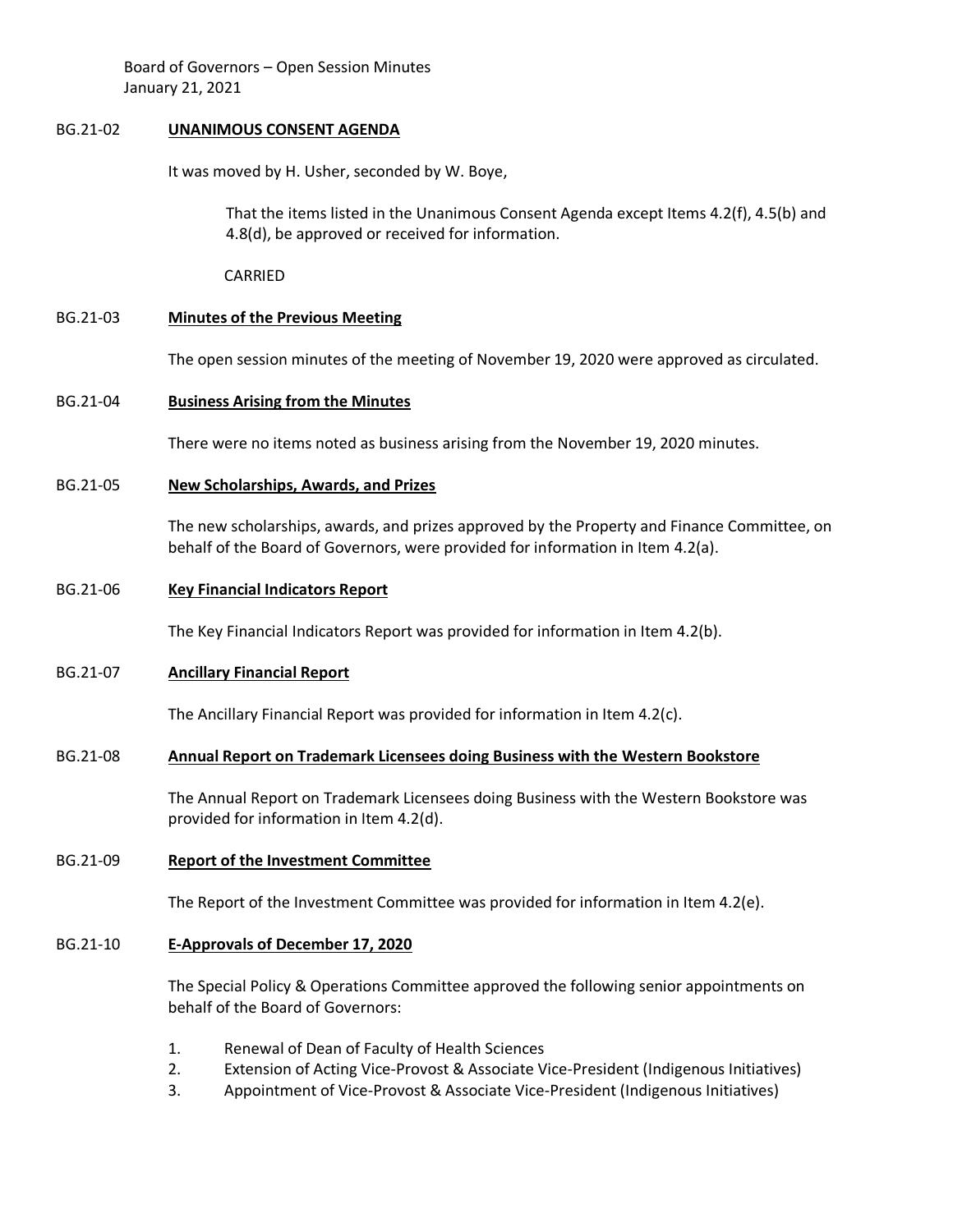### BG.21-11 **Health Sciences Research Ethics Board (HSREB) appointment to the Board of Governors**

The Health Sciences Research Ethics Board (HSREB) appointment to the Board of Governors was reported to the Board for information in item 4.3(b).

### BG.21-12 **Revisions to Special Resolution No. 3 – Banking**

It was moved by H. Usher, seconded by W. Boye,

That the Board of Governors approve the revisions to Special Resolution No. 3 – Banking, as shown in Item 4.4(a).

CARRIED (by Unanimous Consent)

#### BG.21-13 **Western Office of the Ombudsperson Annual Report 2019/20**

The Western Office of the Ombudsperson Annual Report 2019/20 was provided for information in Item 4.5(a).

#### BG.21-14 **Fund Raising Activity Quarterly Report as at October 31, 2020**

The Fund Raising Activity Quarterly Report at October 31, 2020 was provided to the Board for information in Item 4.6(a).

### BG.21-15 **Acquisition of Two Photographs by A. Grauerholz**

The acceptance of *Musée Carnavalet #7 2018*, inkjet print on Arches paper, and *Musée Carnavalet #26 2018,* inkjet print on Arches paper, by artist Angela Grauerholz were reported to the Board for information in Item 4.7(a).

#### BG.21-16 **Introduction of the Master of Management (MM)**

It was moved by H. Usher, seconded by W. Boye,

That, pending Quality Council approval, the Master of Management (MM) be introduced in the Ivey Business School, as set out in Item 4.8(a), effective September 1, 2021.

CARRIED (by Unanimous Consent)

#### BG.21-17 **Guidelines on the Use of Digital Resources**

The Guidelines on the Use of Digital Resources are provided in Item 4.8(b) for information.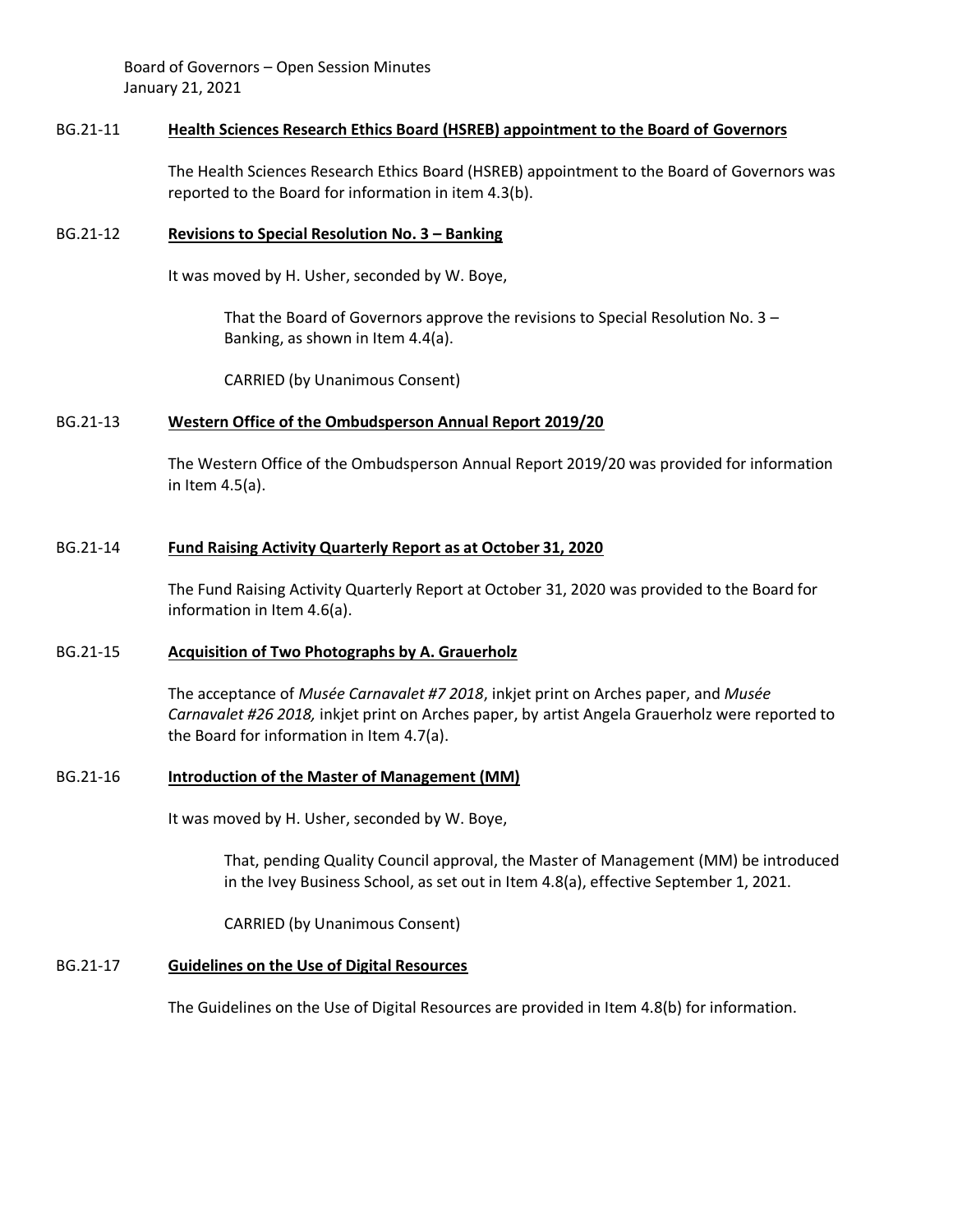## BG.21-18 **Revisions to the Appointment Procedures for Senior Academic and Administrative Officers of the University – Change of Title in Section U: Secretary of Senate**

It was moved by H. Usher, seconded by W. Boye,

That the Board of Governors approve the title of "Secretary of Senate" in the Appointment Procedures for Senior Academic and Administrative Officers of the University (Section U) be changed to "University Secretary".

CARRIED (by Unanimous Consent)

### BG.21-19 **Western Libraries Annual Report 2019/20**

The Western Libraries Annual Report is provided to the Board of Governors for information via Senate.

### BG.21-20 **ITEMS REMOVED FROM CONSENT AGENDA**

#### BG.21-20.1 **Investment Committee Membership Renewal**

The Report of the Investment Committee Membership Renewal was provided for information in Item 4.2(f).

A Board member queried the composition of the Investment Committee and asked if there was an opportunity to review the diversity of membership when a renewal is required citing the importance of focusing on diversity across Board committees when possible. L. Logan, Vice-President (Operations & Finance) reported that the Investment Committee will be proposing a revision to the Investment Committee Terms of Reference this coming Spring to allow for additional external members and stated that a list of potential female candidates has been provided to the committee for review, acknowledging a desire to see more gender balance amongst appointed external members. She noted that she is the Chair of the Investment Committee and a voting member on behalf of the University.

### BG.21-20.2 **Health, Safety & Well-Being Annual Report 2020**

The Health, Safety & Well-Being Report was provided to the Board for information in Item  $4.5(b)$ .

A Board member commended the work and associated report of M. Mills, Director (Health, Safety & Well-being) and the health & safety employees who supported the work outlined in the report.

A Board member commented on the economic concerns outlined in the report related to mental health citing long-term mental health claims as an area of concern. It was proposed that the University consider providing additional funding to Faculty and staff seeking mental health support noting that this was a continued area of concern within employee agreements and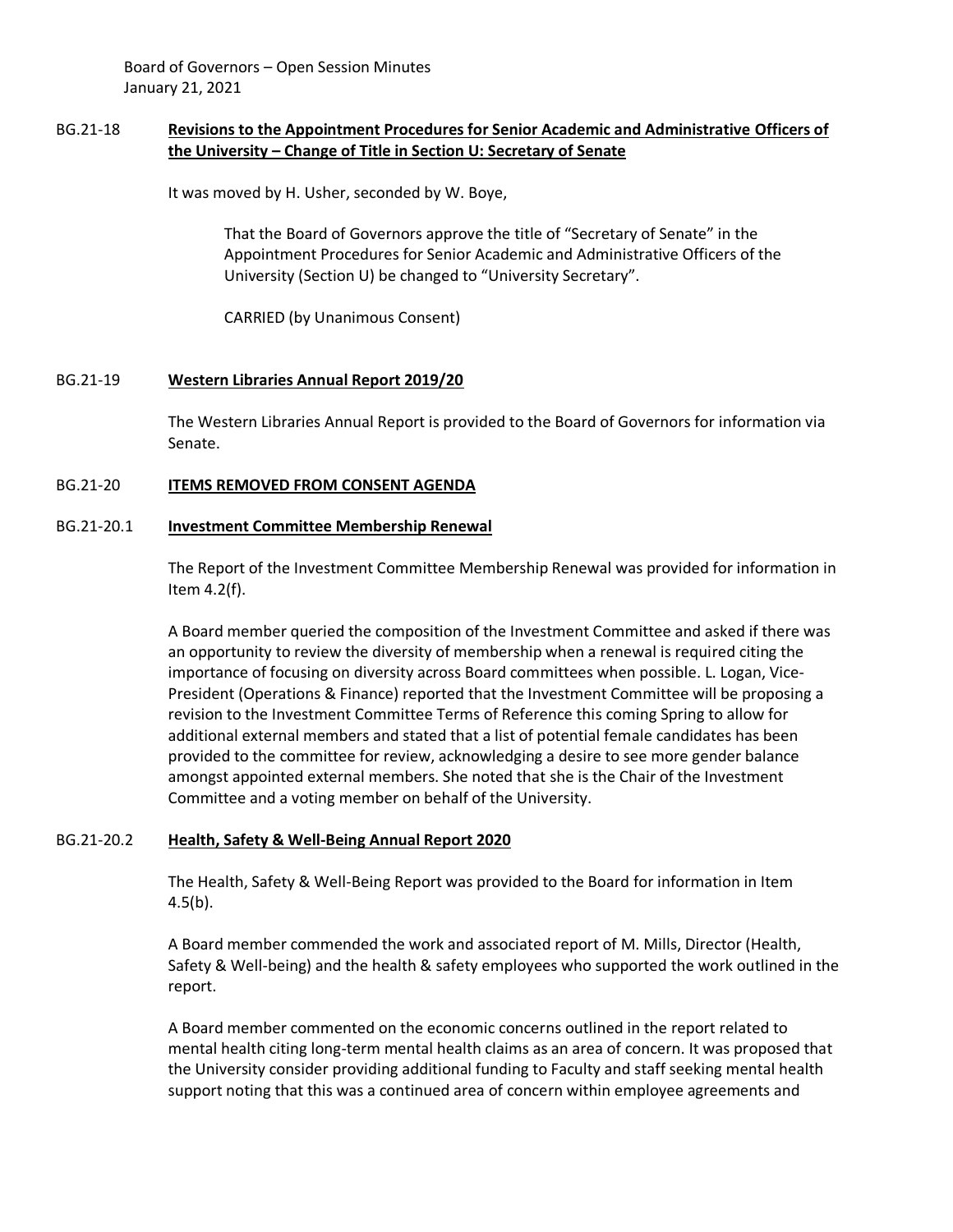> could benefit both employees of the University and the institution itself. J. O'Brien, Associate Vice-President (Human Resources) stated that the University has additional access to mental health services for employees of the University through the well-being team and extensive services available through the employee assistant program that supports mental health. Additionally, she reported that the University will be launching a new program that specifically focuses on supporting the mental health and well-being of staff and faculty in February. She reported that the University regularly reviews employee benefits and is always open to discussing benefits packages with employee groups when requested.

# BG.21-20.3 **Revisions to the Appointment Procedures for Senior Academic and Administrative Officers of the University – Addition of the Associate Vice-President (Equity, Diversity & Inclusion)**

It was moved by W. Boye, seconded by C. Rorabeck,

That the Board of Governors approve the *Appointment Procedures for Senior Academic and Administrative Officers of the University* be amended to include the Associate Vice-President (Equity, Diversity & Inclusion) as shown in Item 4.8(d).

CARRIED (by Unanimous Consent)

A Board member asked for clarification regarding the job description of the Associate Vice-President (Equity, Diversity & Inclusion) position and the expected timeline for recruitment. The President reported that the position will not be solely operationally focused and stated it will be broad in scope and provide support across the institution in initiatives that impact equity, diversity, and inclusion.

When asked whether a faculty member or staff member was preferred for the position, the President stated that the position was open to both faculty and staff, however a staff member was preferred.

When asked whether the Associate Vice-President (Equity, Diversity & Inclusion) position would be involved in a human resources capacity at the University, the President reported that the position would engage with the Human Resources team and liaise with the Equity and Human Rights Office that lies within the Human Resources department, but noted that the Equity and Human Rights Office would not report to the Associate Vice-President (Equity, Diversity & Inclusion) position.

## **REPORT OF THE PROPERTY & FINANCE COMMITTEE**

# BG.21-21 **Update on Operating Budgets as at October 30, 2020**

R. Chelladurai, Associate Vice-President (Planning, Budgeting & Information Technology provided an update on the operating budget as of October 30, 2020. During his update he acknowledged the additional costs incurred by the University associated with the COVID-19 pandemic and highlighted the strong enrolment during the summer 2020 and Fall 2020 academic terms despite the pandemic.